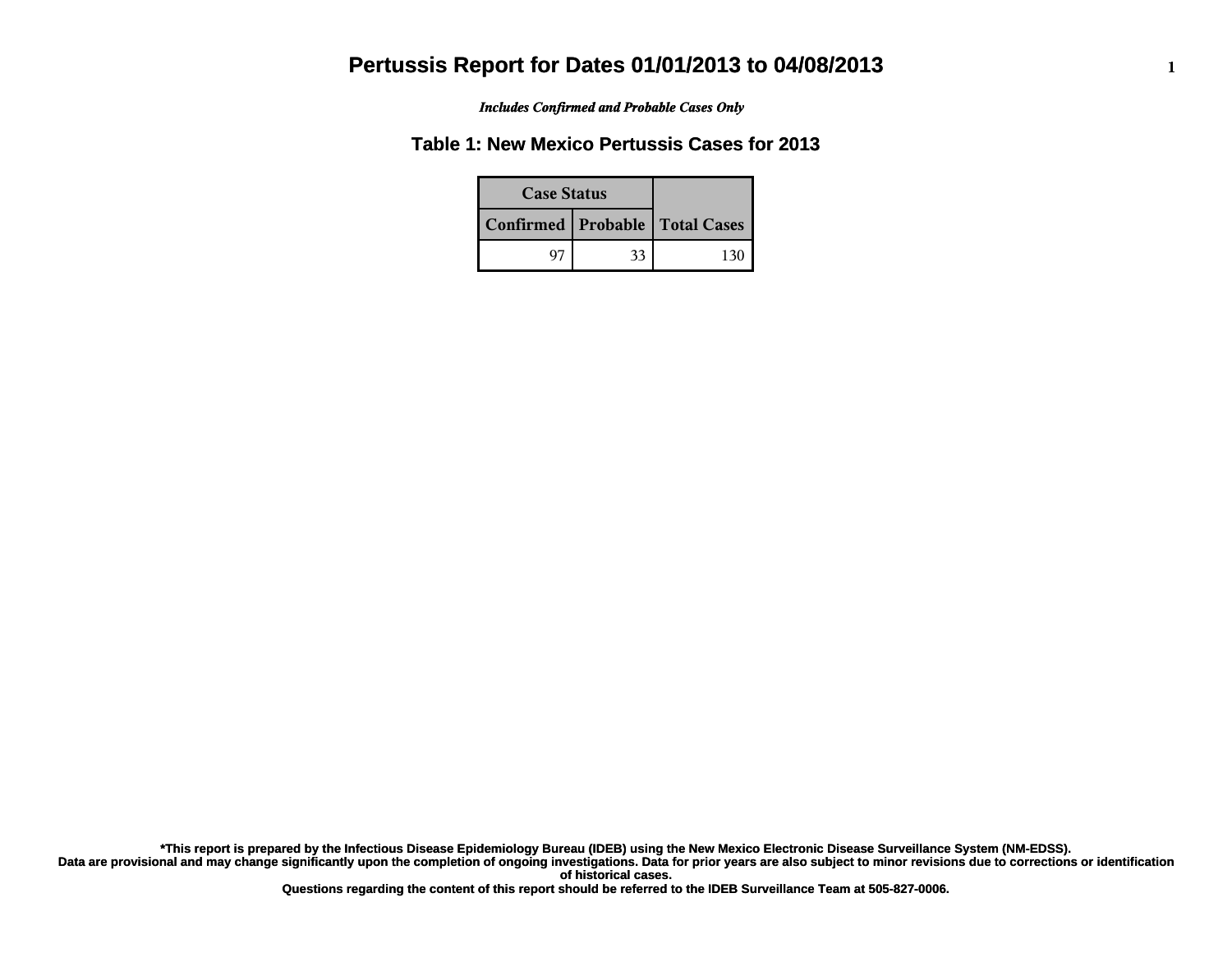*Includes Confirmed and Probable Cases Only*

## **Table 2: Pertussis Cases by County**

| <b>County Name</b>       | Case<br><b>Number</b> | Percent<br>of Total<br><b>Cases</b> | Incidence<br>per<br>100,000 |
|--------------------------|-----------------------|-------------------------------------|-----------------------------|
| <b>Bernalillo County</b> | 54                    | 41.5                                | 8.1                         |
| <b>Chaves County</b>     | 1                     | 0.8                                 | 1.5                         |
| <b>Colfax County</b>     | 7                     | 5.4                                 | 51.0                        |
| <b>Eddy County</b>       | $\overline{4}$        | 3.1                                 | 7.4                         |
| <b>Grant County</b>      | 1                     | 0.8                                 | 3.4                         |
| Guadalupe County         | $\overline{2}$        | 1.5                                 |                             |
| Lea County               | 8                     | 6.2                                 | 12.3                        |
| Los Alamos County        | 14                    | 10.8                                | 78.0                        |
| <b>McKinley County</b>   | 1                     | 0.8                                 | 1.4                         |
| Quay County              | 1                     | 0.8                                 | 11.1                        |
| Rio Arriba County        | 5                     | 3.8                                 | 12.4                        |
| San Juan County          | 7                     | 5.4                                 | 5.4                         |
| San Miguel County        | $\mathbf{1}$          | 0.8                                 | 3.4                         |
| Sandoval County          | 1                     | 0.8                                 | 0.8                         |
| Santa Fe County          | 8                     | 6.2                                 | 5.5                         |
| Sierra County            | $\overline{2}$        | 1.5                                 | 16.7                        |
| <b>Taos County</b>       | $\overline{2}$        | 1.5                                 | 6.1                         |
| <b>Union County</b>      | $\mathbf{1}$          | 0.8                                 |                             |
| Unknown                  | 1                     | 0.8                                 |                             |
| Valencia County          | 9                     | 6.9                                 | 11.7                        |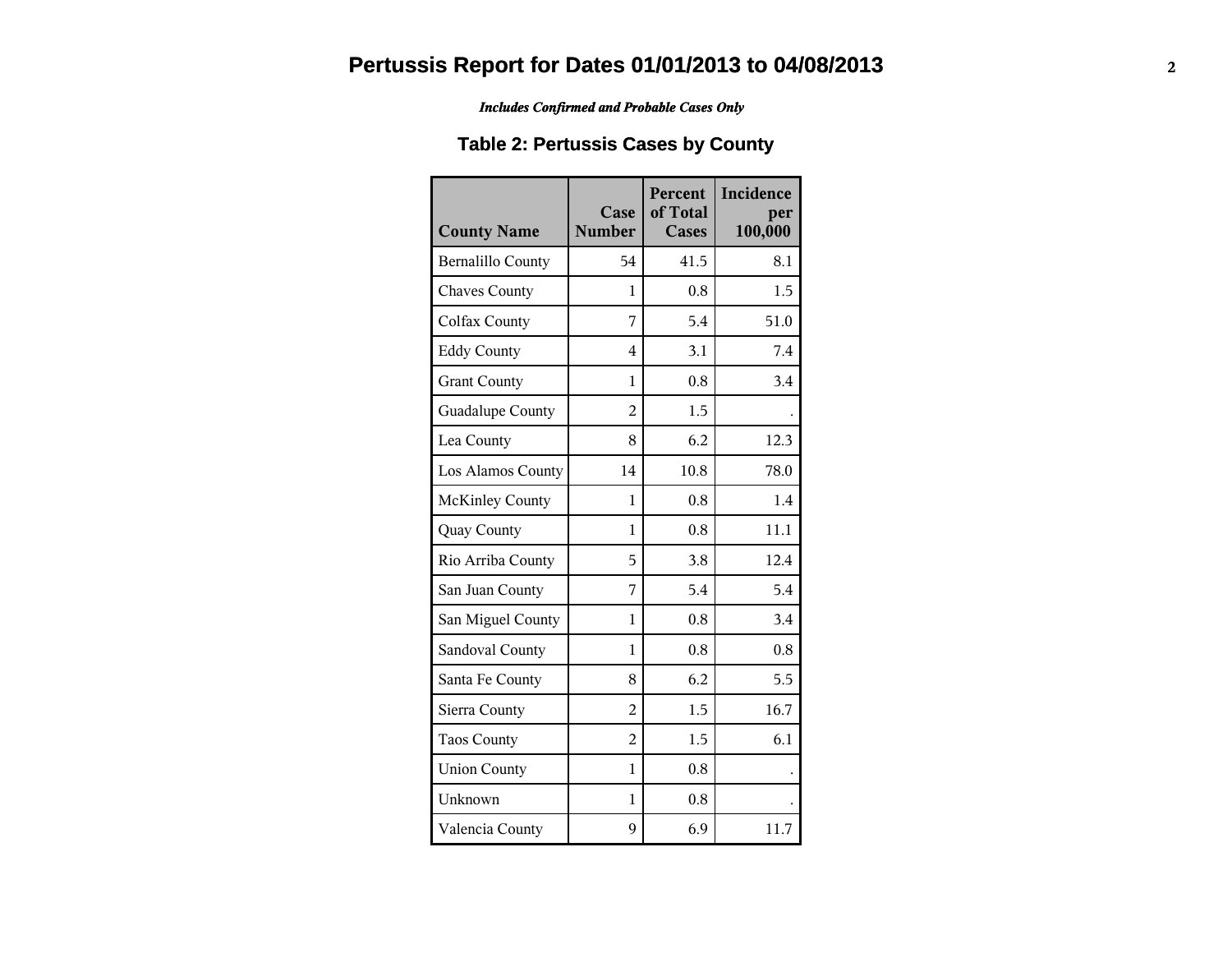*Includes Confirmed and Probable Cases Only*

### **Table 3: Pertussis Cases by Age Group**

| <b>Age Group</b>  | Case<br><b>Number</b> | <b>Percent</b> |
|-------------------|-----------------------|----------------|
| $<$ 1 Year        | 12                    | 9.2            |
| 1 to 5 Years      | 11                    | 8.5            |
| 6 to 10 Years     | 34                    | 26.2           |
| 11 to 18 Years    | 31                    | 23.8           |
| 19 to 65 Years    | 41                    | 31.5           |
| 65 Years or Older |                       | 0.8            |

**Data are provisional and may change significantly upon the completion of ongoing investigations. Data for prior years are also subject to minor revisions due to corrections or identification of historical cases. \*This report is prepared by the Infectious Disease Epidemiology Bureau (IDEB) using the New Mexico Electronic Disease Surveillance System (NM-EDSS).**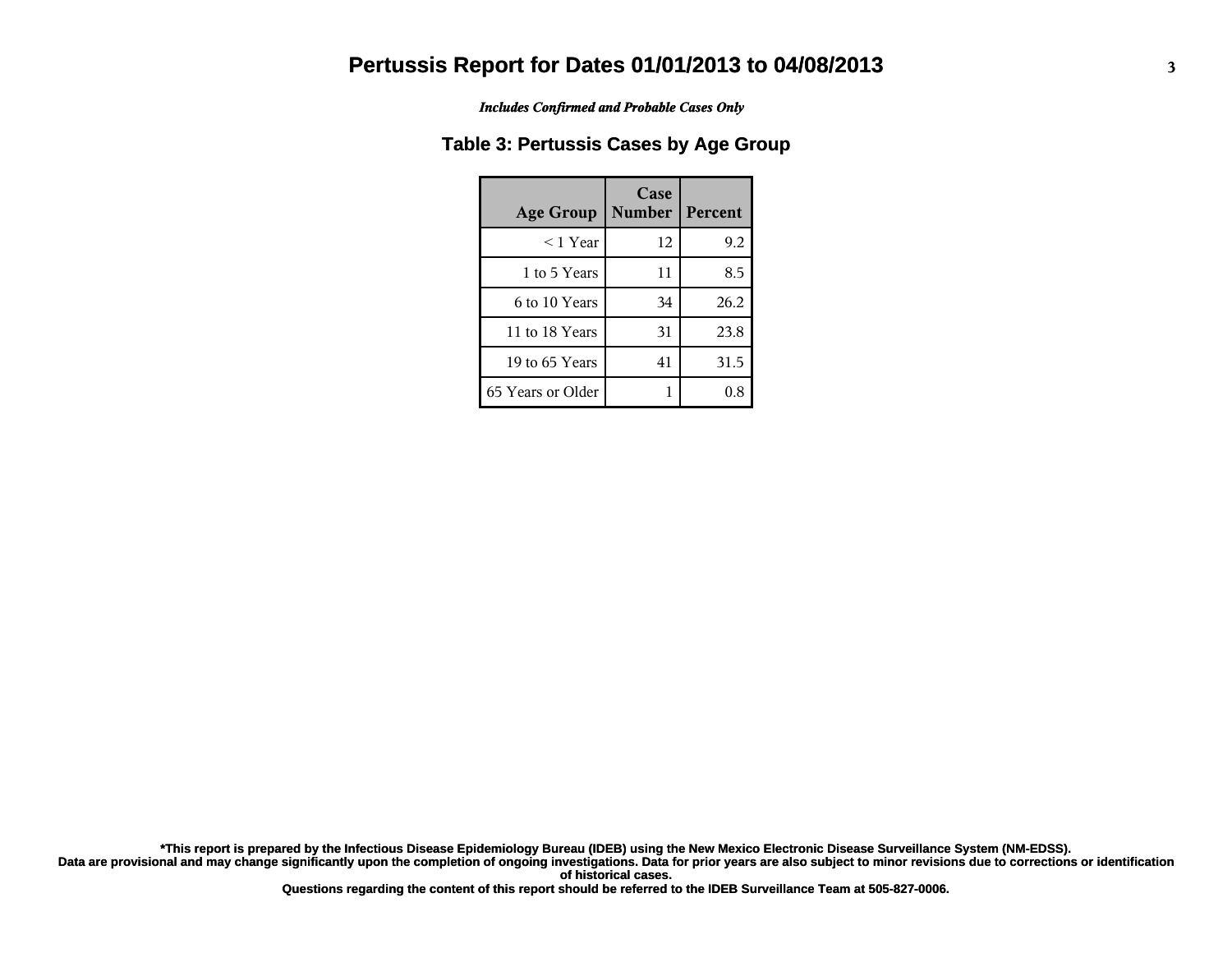*Includes Confirmed and Probable Cases Only*

### **Table 4: Pertussis Cases by Race/Ethnicity**

| Race/Ethnicity                    | Case<br><b>Number</b> | Percent |
|-----------------------------------|-----------------------|---------|
| American Indian or Alaska Nativel | 3                     | 2.3     |
| <b>Black or African American</b>  | 2                     | 1.5     |
| Hispanic                          | 66                    | 50.8    |
| White                             | 58                    | 44.6    |
| Multi-race                        |                       |         |

Data are provisional and may change significantly upon the completion of ongoing investigations. Data for prior years are also subject to minor revisions due to corrections or identification **of historical cases. \*This report is prepared by the Infectious Disease Epidemiology Bureau (IDEB) using the New Mexico Electronic Disease Surveillance System (NM-EDSS).**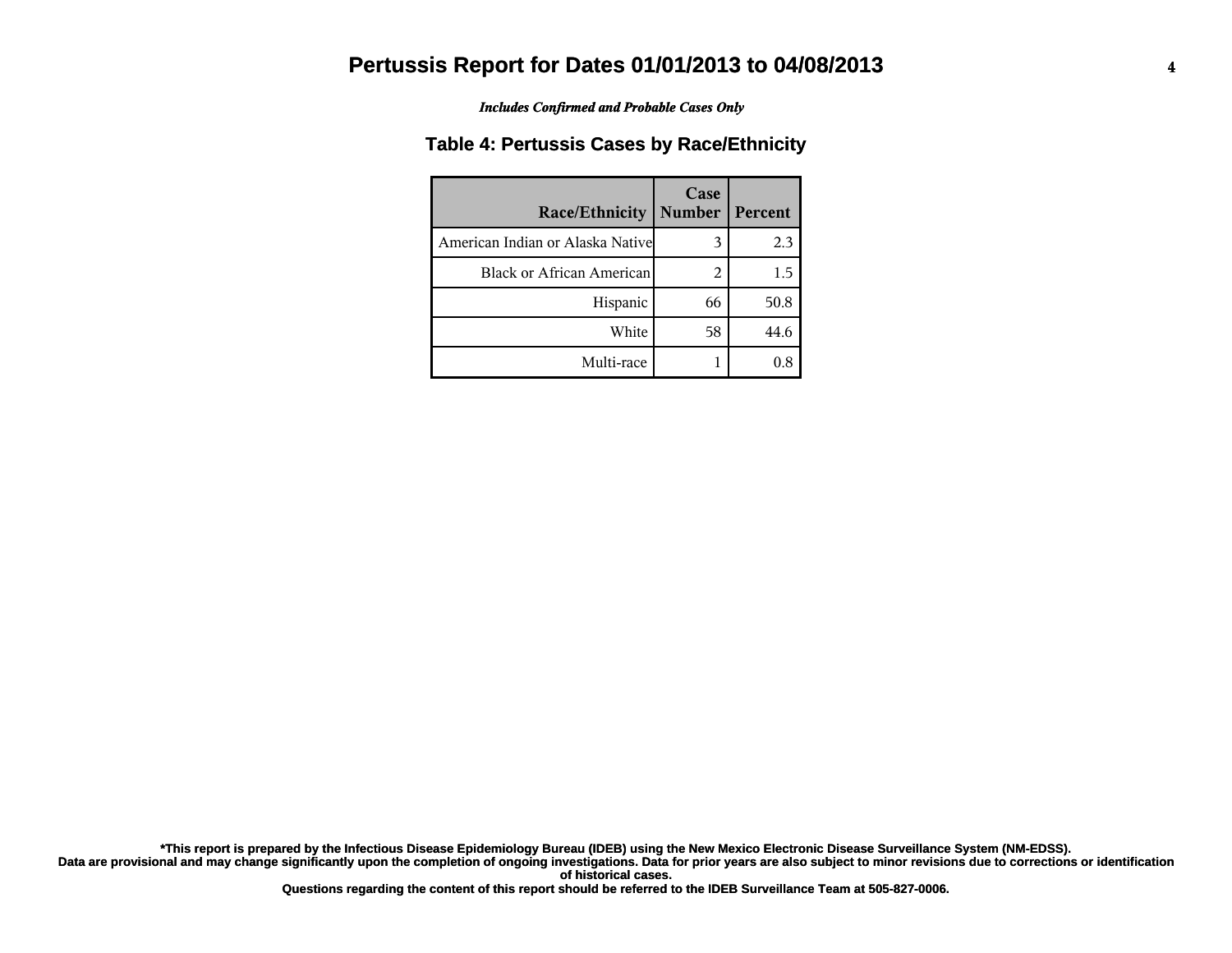*Includes Confirmed and Probable Cases Only*

#### **Table 5: Cases of Pertussis by Race/Ethnicity**

|                                  | <b>Ethnicity</b>                |                                        |                            |              |  |
|----------------------------------|---------------------------------|----------------------------------------|----------------------------|--------------|--|
| Race                             | Hispanic<br><b>or</b><br>Latino | <b>Not</b><br>Hispanic<br>or<br>Latino | Unknown/<br><b>Missing</b> | <b>Total</b> |  |
| American Indian or Alaska Native | 1                               | $\overline{2}$                         | $\Omega$                   | 3            |  |
|                                  | 0.77                            | 1.54                                   | 0.00                       | 2.31         |  |
| <b>Black or African American</b> | $\mathfrak{D}$                  | $\Omega$                               | $\Omega$                   | 2            |  |
|                                  | 1.54                            | 0.00                                   | 0.00                       | 1.54         |  |
| White                            | 54                              | 56                                     | 2                          | 112          |  |
|                                  | 41.54                           | 43.08                                  | 1.54                       | 86.15        |  |
| Multi-race                       | $\Omega$<br>0.00                | 1<br>0.77                              | $\Omega$<br>0.00           | 0.77         |  |
| <b>Unknown/Missing</b>           | 12                              | $\Omega$                               | $\Omega$                   | 12           |  |
|                                  | 9.23                            | 0.00                                   | 0.00                       | 9.23         |  |
| <b>Total</b>                     | 69                              | 59                                     | $\mathfrak{D}$             | 130          |  |
|                                  | 53.08                           | 45.38                                  | 1.54                       | 100.00       |  |

**\*This report is prepared by the Infectious Disease Epidemiology Bureau (IDEB) using the New Mexico Electronic Disease Surveillance System (NM-EDSS).**

**Data are provisional and may change significantly upon the completion of ongoing investigations. Data for prior years are also subject to minor revisions due to corrections or identification of historical cases.**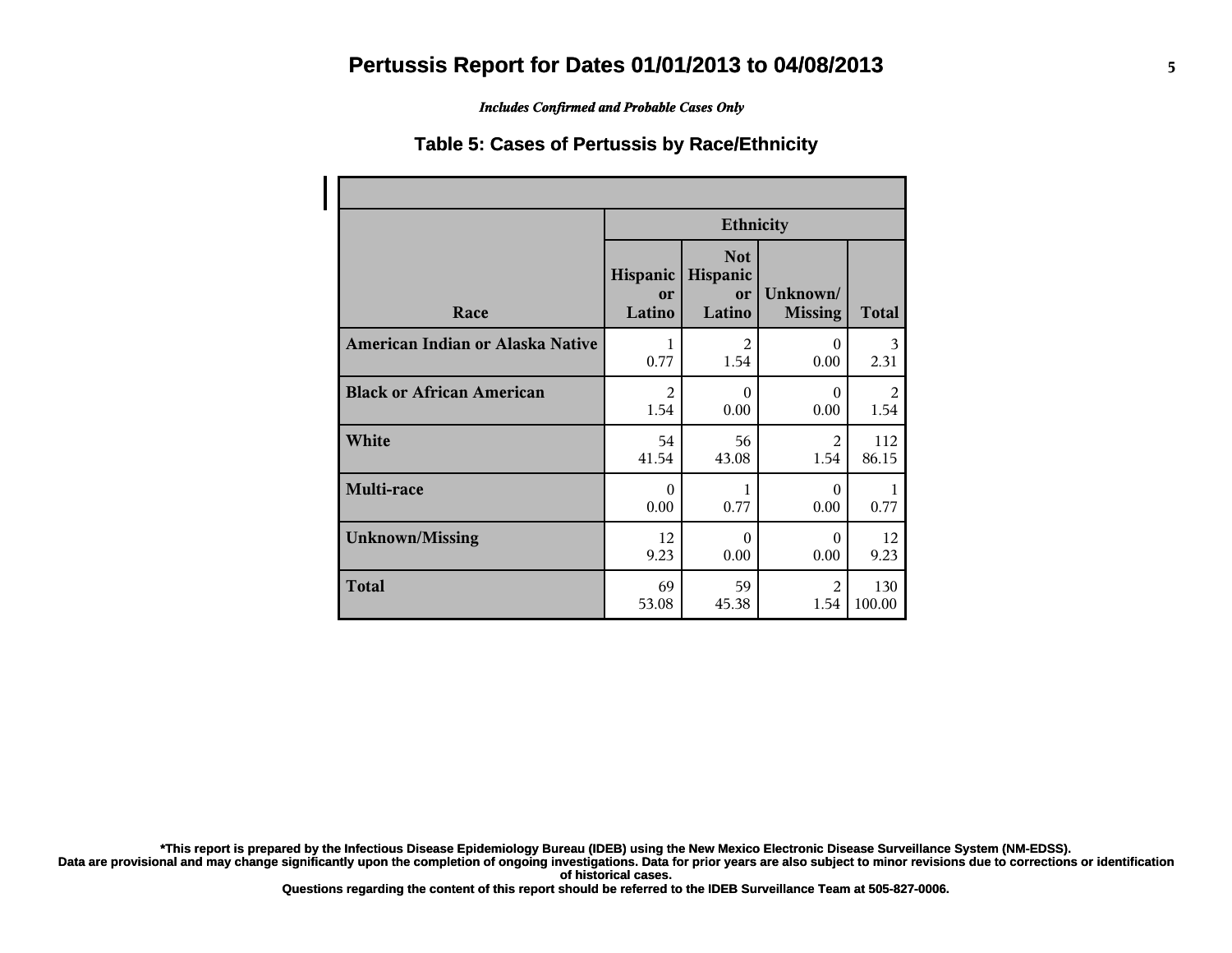*Includes Confirmed and Probable Cases Only*

#### **Table 6: Pertussis Cases by Sex**

| Gender | Case<br><b>Number</b> | Percent |
|--------|-----------------------|---------|
| Female | 76                    | 58.5    |
| Male   | 54                    | 41.5    |

**Data are provisional and may change significantly upon the completion of ongoing investigations. Data for prior years are also subject to minor revisions due to corrections or identification of historical cases. \*This report is prepared by the Infectious Disease Epidemiology Bureau (IDEB) using the New Mexico Electronic Disease Surveillance System (NM-EDSS).**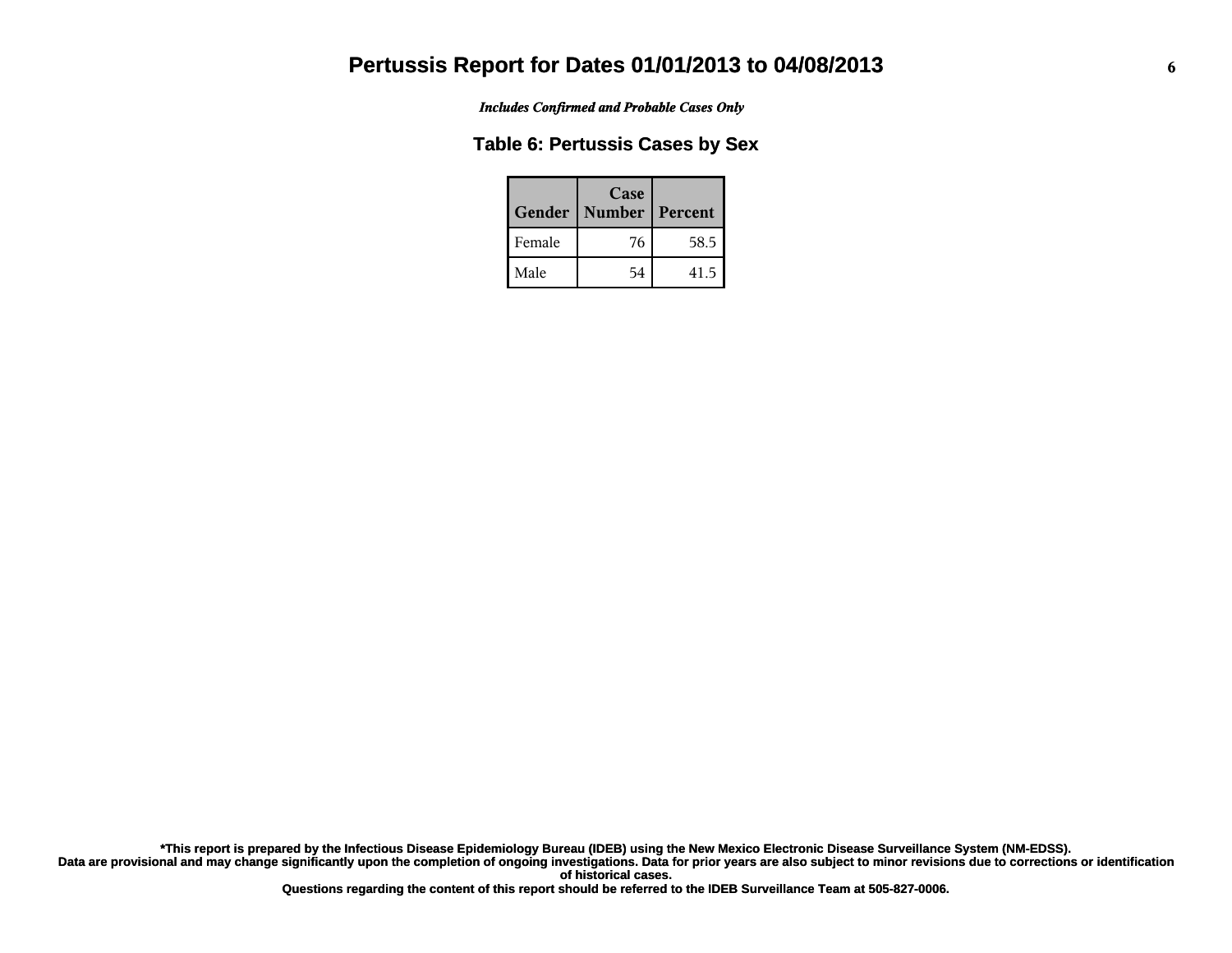#### *Includes Confirmed and Probable Cases Only*

#### **Table 7: Hospitalizations of Pertussis Cases**

| <b>Yes</b> |         | No    |           |  |
|------------|---------|-------|-----------|--|
| Count      | Percent | Count | l Percent |  |
|            | 6.2     | 121   | 93.8      |  |

**Data are provisional and may change significantly upon the completion of ongoing investigations. Data for prior years are also subject to minor revisions due to corrections or identification of historical cases. \*This report is prepared by the Infectious Disease Epidemiology Bureau (IDEB) using the New Mexico Electronic Disease Surveillance System (NM-EDSS).**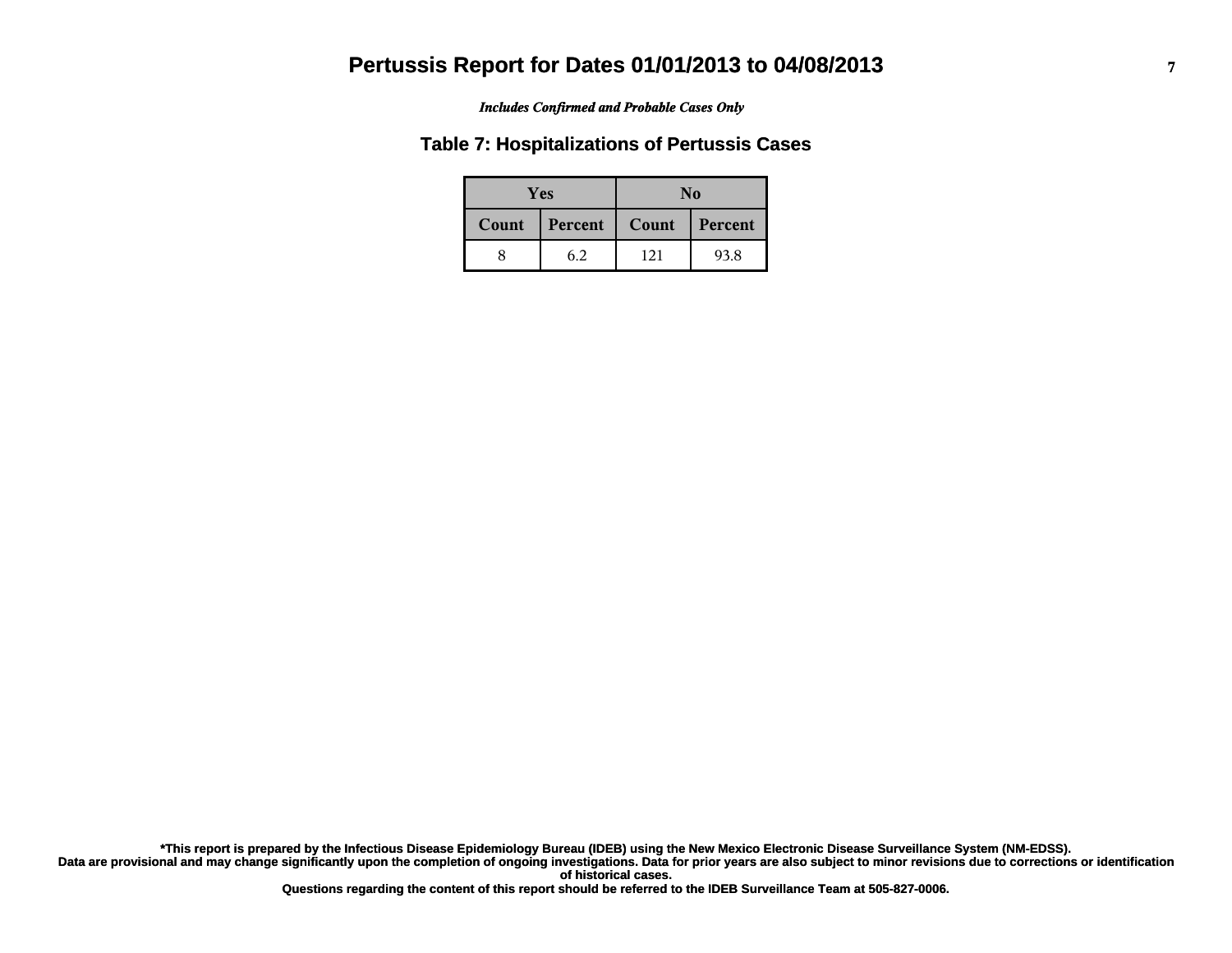*Includes Confirmed and Probable Cases Only*

|                          | <b>Hospitalized Cases</b>                               |              |                  |     |  |  |
|--------------------------|---------------------------------------------------------|--------------|------------------|-----|--|--|
| <b>Age Group</b>         | <b>Unknown</b><br><b>Total</b><br>Yes<br>N <sub>0</sub> |              |                  |     |  |  |
| $<$ 1 Year               | 6<br>50.00                                              | 6<br>50.00   | 0<br>0.00        | 12  |  |  |
| 1 to 5 Years             | $\Omega$<br>0.00                                        | 11<br>100.00 | $\Omega$<br>0.00 | 11  |  |  |
| 6 to 10 Years            | 0<br>0.00                                               | 34<br>100.00 | $\Omega$<br>0.00 | 34  |  |  |
| 11 to 18 Years           | $\Omega$<br>0.00                                        | 30<br>96.77  | 1<br>3.23        | 31  |  |  |
| 19 to 65 Years           | 1<br>2.44                                               | 40<br>97.56  | $\Omega$<br>0.00 | 41  |  |  |
| <b>65 Years or Older</b> | 1<br>100.00                                             | 0<br>0.00    | 0<br>0.00        | 1   |  |  |
| Total                    | 8                                                       | 121          | 1                | 130 |  |  |

#### **Table 8: Cases of Pertussis by Hospitalization and Age Group**

**\*This report is prepared by the Infectious Disease Epidemiology Bureau (IDEB) using the New Mexico Electronic Disease Surveillance System (NM-EDSS).**

**Data are provisional and may change significantly upon the completion of ongoing investigations. Data for prior years are also subject to minor revisions due to corrections or identification of historical cases.**